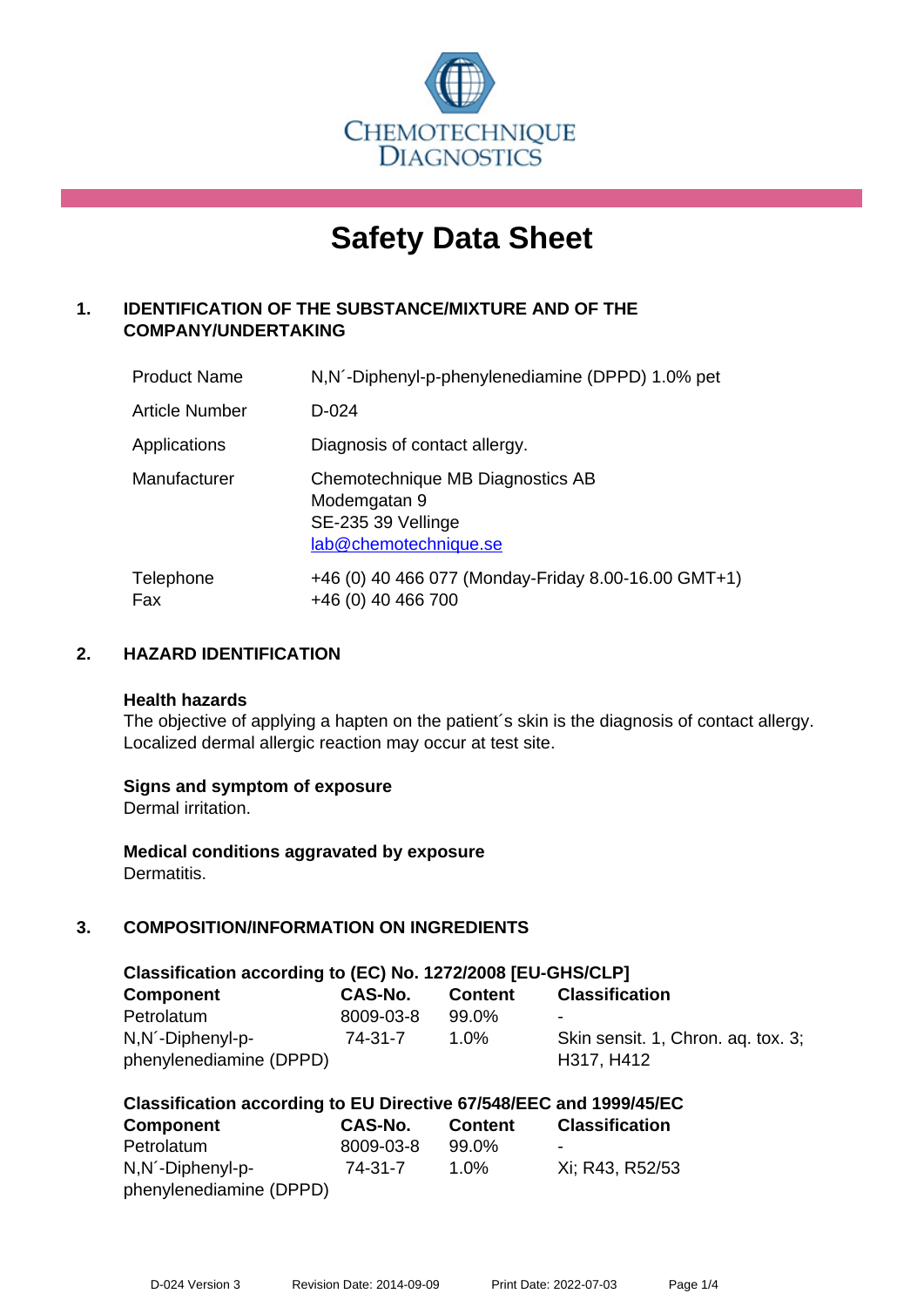## **4. FIRST AID MEASURES**

## **Emergency and first aid procedures**

Obtain medical attention.

# **5. FIRE-FIGHTING MEASURES\***

#### **Suitable extinguish media**

CO2, powder or water spray. Fight larger fires with water spray or alcohol resistant foam.

# **For safety reasons unsuitable extinguishing agents**

Water with full jet.

## **Special protective equipment for fire-fighters**

Wear self-contained respiratory protective device. Wear fully protective suit.

\*Data is shown for petrolatum only

## **6. ACCIDENTAL RELEASES MEASURES**

**Steps to be taken if material is released or spilled** Contain and place in a closed container.

# **7. HANDLING AND STORAGE**

**Precautions to be taken in handling and storage** Store dark at 5-8°C. Avoid extended exposure to light. FOR EXTERNAL USE ONLY.

# **8. EXPOSURE CONTROLS/PERSONAL PROTECTION**

**Respiratory protection** Not required.

**Ventilation** Local exhaust.

**Protective gloves** Disposal gloves.

#### **Eye protection** Not required with normal use.

## **Work/Hygienic practices**

Wash hands after each use.

## **9. PHYSICAL AND CHEMICAL PROPERTIES**

Odour **Odourless** 

Appearance Grey Semi-solid

Melting point\* 50-55° C Flash point\*  $>100^{\circ}$ C

Boiling point\* No data available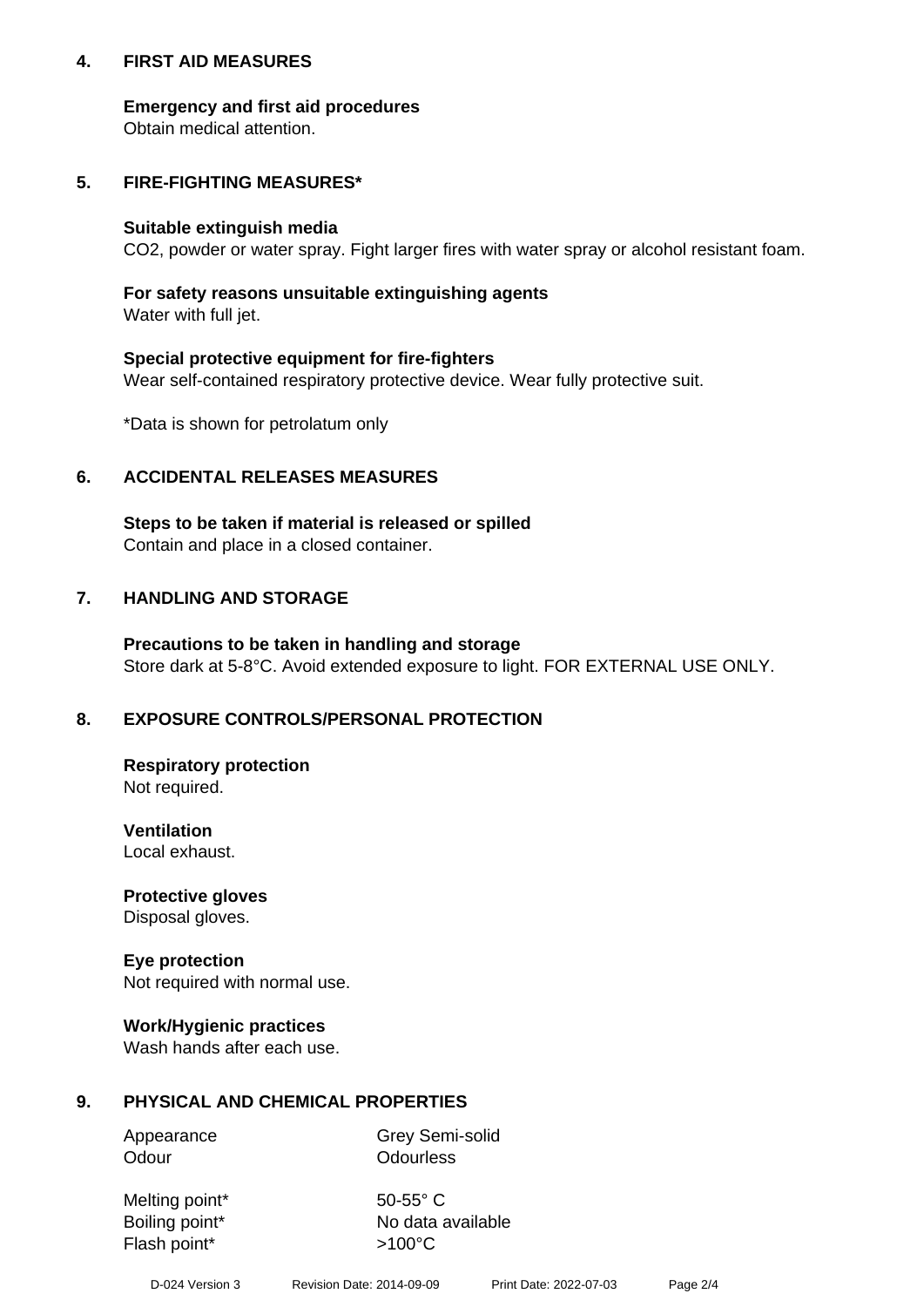Density\* No data available. Solubility in/Miscibility with Water\*

Self ignition\* Product does not self ignite. Danger of explosion\* Product does not present an explosion hazard. Insoluble

\*Data is shown for petrolatum only

# **10. STABILITY AND REACTIVITY**

#### **Incompability**

May react with strong oxidizing agents.

#### **Stability**

Stable at recommended storage conditions.

#### **Hazardous byproducts**

Combustion may generate CO, CO2 and other oxides.

**Hazardous polymerization**

Will not occur.

## **11. TOXICOLOGICAL INFORMATION**

No data available.

## **12. ECOLOGICAL INFORMATION**

No data available.

## **13. DISPOSAL CONSIDERATIONS**

#### **Waste disposal method**

Comply with federal, state/provincial and local regulation.

#### **14. TRANSPORT INFORMATION**

Not dangerous goods.

## **15. REGULATORY INFORMATION**

The classification is according to the latest editions of the EU lists, and extended by company and literature data.

#### **16. OTHER INFORMATION**

#### **Text of H-statements and R-phrases mentioned in Section 3**

| Skin sensit. 1    |                           | Skin sensitization (Category 1)           |          |  |
|-------------------|---------------------------|-------------------------------------------|----------|--|
| Chron. aq. tox. 3 |                           | Chronic aquatic toxicity (Category 3)     |          |  |
| H317              |                           | May cause an allergic skin reaction       |          |  |
| H412              |                           | Harmful to aquatic life with long lasting |          |  |
| D-024 Version 3   | Revision Date: 2014-09-09 | Print Date: 2022-07-03                    | Page 3/4 |  |